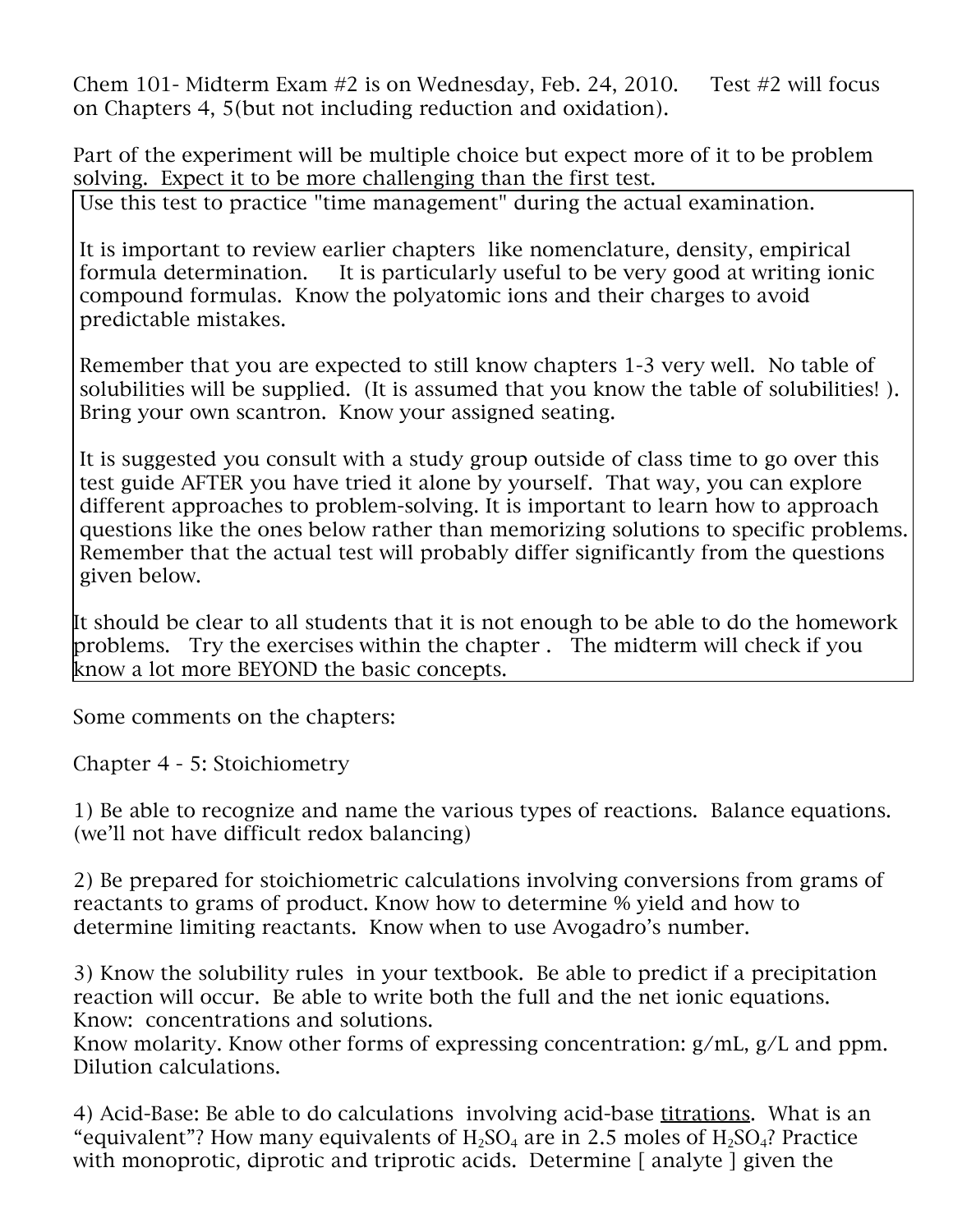equivalence point, [ titrant] and the volume of the analyte. Be able to determine [analyte] when specific volumes of titrant are added to the analyte. (before and after the equivalence point). Be sure you can do all this.

5) We'll skip oxidation-reduction equations.

## Sample problems:

- 1) How many grams of sodium carbonate are needed to make a 250. mL solution which contains .14 M of sodium ions. (Use atomic wts: Na = 23.0; C= 12.0, O = 16.0; Note that atomic wt of  $Na<sup>+</sup>$  = same as that of Na)
- 2) Which aqueous solutions are expected to react? Write down chemical equations. Show if there is a gas forming. Show chemical formula of expected products:
	- a) sodium sulfate & barium chloride. React?  $(yes/no)$  If so, product(s):  $\overline{\phantom{a}}$ , .
	- b) silver chloride & potassium nitrate. React? \_\_(yes/no) If so, product(s): .

c) Lead acetate & ammonium iodide. React?  $(yes/no)$  If so, product(s): , . d) sulfuric acid and sodium hydrogen carbonate? \_\_\_\_\_ (yes/no) If so, product(s).

- 3) Write balanced equations for the following reactions:
- a) phosphoric acid with sodium bicarbonate: (exchange reacion)
- b) ammonium sulfate with barium nitrate: (exchange reacion)
- c) SKIP.
- 4) Titration of a 25.0 mL NaOH solution requires 15.0 mLs of 0.25 M sulfuric acid to reach equivalence.
	- a) What is the concentration of the original NaOH solution?

b) What would be the concentration of NaOH be after the first 10.0 mLs of the sulfuric acid were added?

5) 18 M sulfuric acid solution has a solution density of 1.48 g/mL. Suppose that a diluted acid solution was prepared by adding 25.0 grams of the above concentrated acid to enough water to make a total of 500.0mLs of diluted acid.

a) What is the molarity of the diluted H2SO4 solution?

(b) How many mLs of a 5% (mass%) NaOH is required to titrate 50.0 mLs of this diluted acid to the equivalence point? (Note that the density of the NaOH solution is 1.10 g/mL) Use atomic wts (in g/mol):  $Na=23.0$ ,  $O=16.0$ ,  $H=1.0$ .

6) 6.0 moles of N<sub>2</sub> are mixed with 12.0 moles of H<sub>2</sub> according to the following equation:  $N$ ? (g) + 3 H? (g) --> 2 NH3 (g)